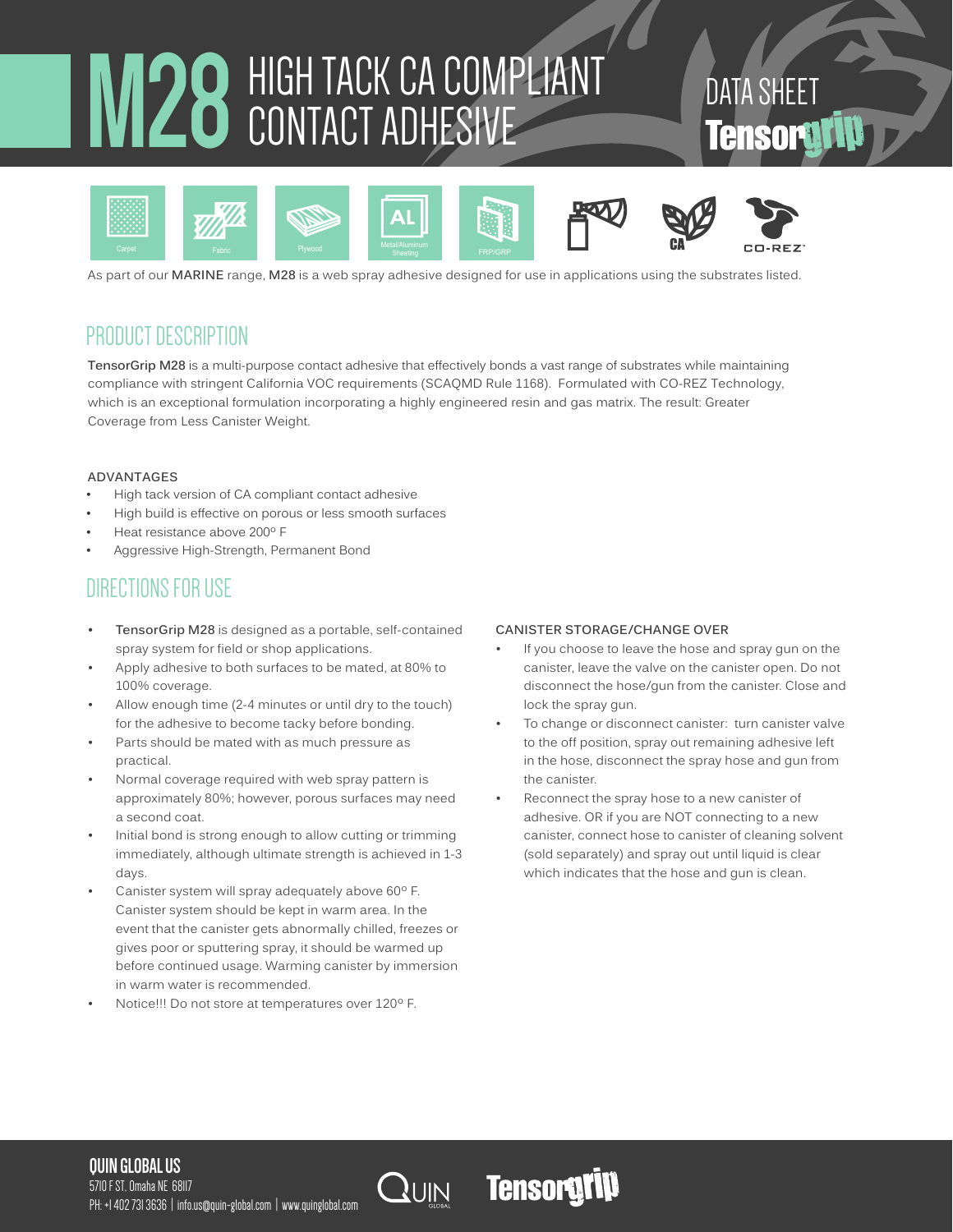# **M28** HIGH TACK CA COMPLIANT CONTACT ADHESIVE

# CHEMICAL TECHNICAL DATA

#### **TYPICAL PROPERTIES**

- **Total Solids**
- VOC Content
- **Color**
- System Flammability
- Solvent System
- Dry time
- Open time
- **Shelf Life**

#### **PACKAGING**

- 
- 
- 
- 
- 32-38% 75 g/L Canister Red, Clear Flammable Adhesive; Non-Flammable Propellant Methyl Acetate 2-4 mins dependent on temp & humidity Long
- 18 months from date of manufacture
- 7L Disposable Canister • 22L Disposable Canister 108L **Canister 108L** Returnable Canister 216L<br>Returnable Canister

# **STORAGE**

#### **HANDLING & STORAGE**

- Consult Safety Data Sheet prior to use.
- Do not store at temperatures over 120°F/50°C.
- Avoid exposure to direct sunlight.
- Do not store directly on concrete floor.
- Always store above 60°F/15°C
- When connected, keep valve open and hose pressurized at all times
- Always test our adhesives to determine suitability for your particular application prior to use in production

# APPLICATION TOOLS

• Hoses: M130-12 (12' (For all canisters)), M130-18 (18' (For all canisters)) or M130-25 (25' (For 108L & 216L canister)), M130-36 (36' (For 216L canister)) or M130-50 (50' (For 216L canister))

DATA SHEET<br>**Tensorativ** 

- Spray Guns: M120 Adj. Spray Gun or M125 18" Wand Adj. Spray Gun
- Spray Tips: 11001B 4"-17" Med/High Build Adj Spray Pattern or 11002B 5" - 22" High Build Adj Spray Pattern

DISCLAIMER OF WARRANTY: Quin Global makes neither warranty of merchantability or fitness for any use nor any other warranty, express or implied, in the sales of<br>its products. Buyer assumes all risk and liability for the r

#### **QUIN GLOBAL US**

5710 F ST, Omaha NE 68117 PH: +1 402 731 3636 | info.us@quin-global.com | www.quinglobal.com





Revision Date 1/2019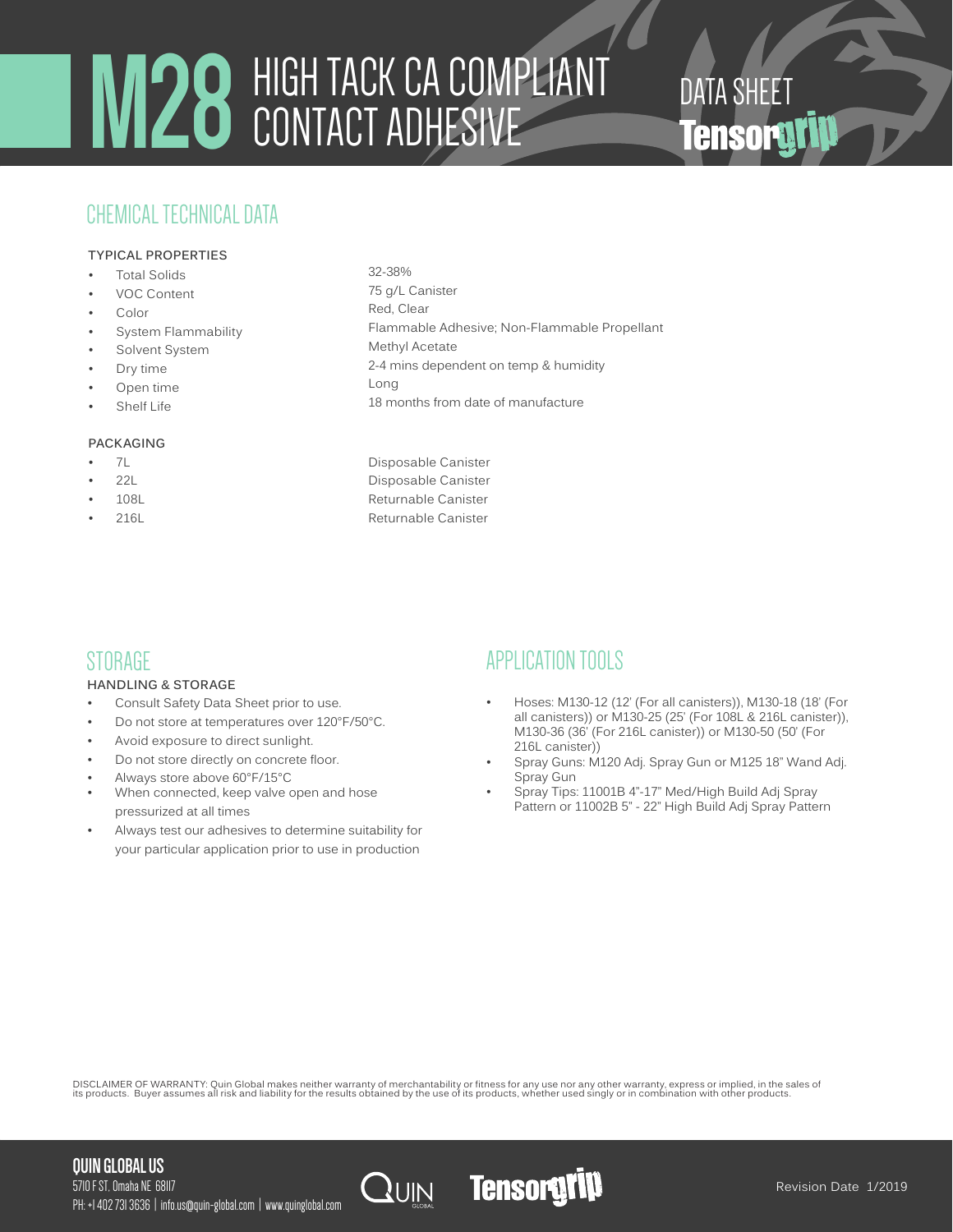# Tensorgrip

### SAFETY DATA SHEET TensorGrip M28 High Tack CA Compliant Contact Adhesive

| 1. Identification                                       |                                                                                                                                                                                                                                 |
|---------------------------------------------------------|---------------------------------------------------------------------------------------------------------------------------------------------------------------------------------------------------------------------------------|
| <b>Product identifier</b>                               |                                                                                                                                                                                                                                 |
| <b>Product name</b>                                     | TensorGrip M28 High Tack CA Compliant Contact Adhesive                                                                                                                                                                          |
| <b>Product number</b>                                   | <b>USA</b>                                                                                                                                                                                                                      |
| Recommended use of the chemical and restrictions on use |                                                                                                                                                                                                                                 |
| Application                                             | Canister Spray Adhesive                                                                                                                                                                                                         |
| Details of the supplier of the safety data sheet        |                                                                                                                                                                                                                                 |
| <b>Supplier</b>                                         | Tensorgrip<br>5710 F St<br>Omaha NE 68117<br>(402) 731 3636<br>(402) 731 1473<br>marketing.us@quin-global.com                                                                                                                   |
| Emergency telephone number                              |                                                                                                                                                                                                                                 |
| <b>Emergency telephone</b>                              | Chemtrec: 1 800 424 9300                                                                                                                                                                                                        |
| 2. Hazard(s) identification                             |                                                                                                                                                                                                                                 |
| Classification of the substance or mixture              |                                                                                                                                                                                                                                 |
| <b>Physical hazards</b>                                 | Flam. Aerosol 2 - H223                                                                                                                                                                                                          |
| <b>Health hazards</b>                                   | Acute Tox. 4 - H302 Acute Tox. 4 - H312 Eye Irrit. 2A - H319 STOT SE 3 - H336                                                                                                                                                   |
| <b>Environmental hazards</b>                            | Aquatic Chronic 3 - H412                                                                                                                                                                                                        |
| Human health                                            | The liquid may be irritating to eyes, respiratory system and skin. Symptoms following<br>overexposure may include the following: Headache. Dizziness. Nausea, vomiting.                                                         |
| Label elements                                          |                                                                                                                                                                                                                                 |
| Pictogram                                               |                                                                                                                                                                                                                                 |
|                                                         |                                                                                                                                                                                                                                 |
| <b>Signal word</b>                                      | Warning                                                                                                                                                                                                                         |
| <b>Hazard statements</b>                                | H302+H312 Harmful if swallowed or in contact with skin.<br>H223 Flammable aerosol.<br>H319 Causes serious eye irritation.<br>H336 May cause drowsiness or dizziness.<br>H412 Harmful to aquatic life with long lasting effects. |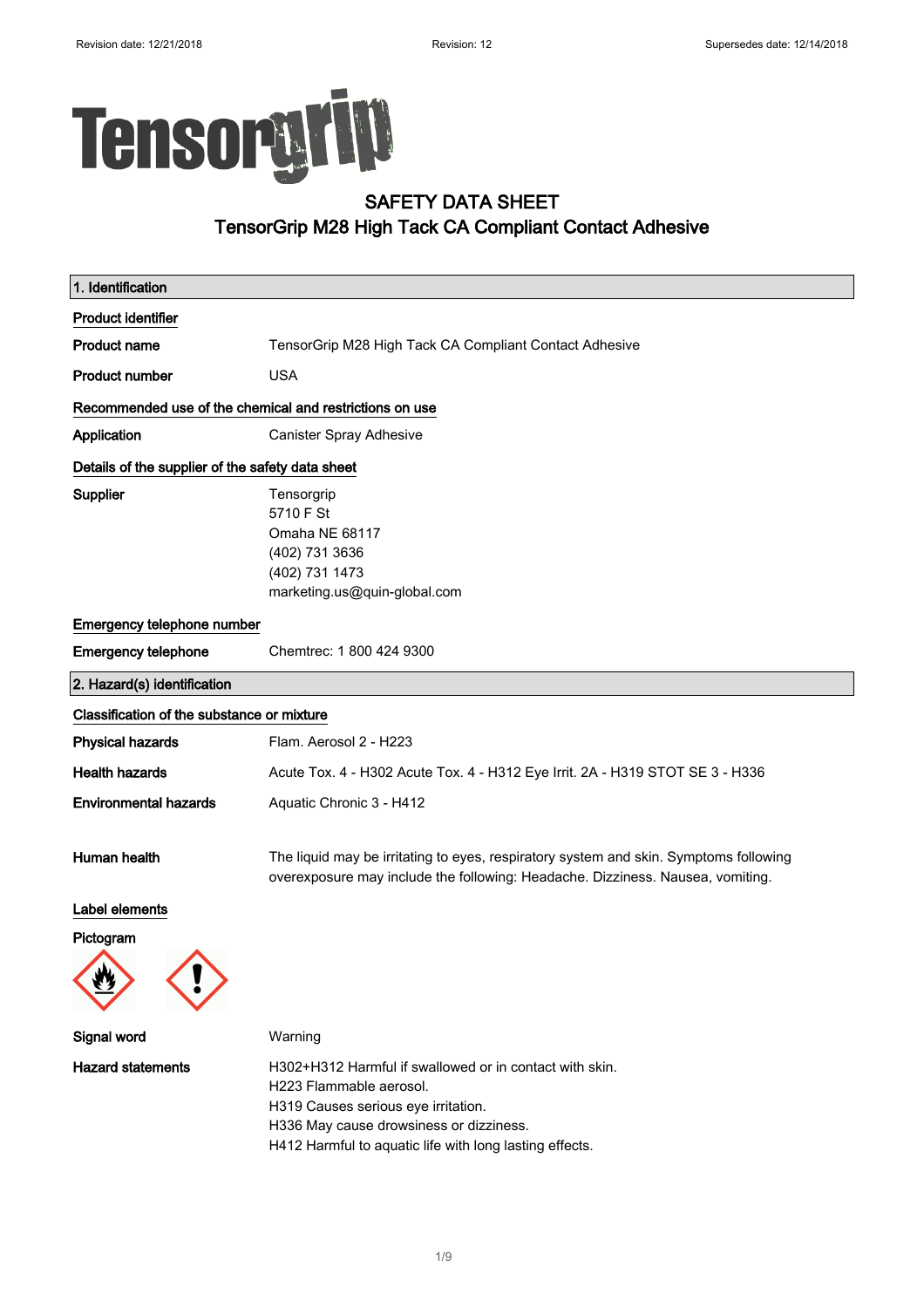| <b>Precautionary statements</b> | P210 Keep away from heat, sparks, open flames and hot surfaces. No smoking.<br>P280 Wear protective gloves/ protective clothing/ eye protection/ face protection.<br>P301+P312 If swallowed: Call a poison center/ doctor if you feel unwell.<br>P304+P340 If inhaled: Remove person to fresh air and keep comfortable for breathing.<br>P305+P351+P338 If in eyes: Rinse cautiously with water for several minutes. Remove contact<br>lenses, if present and easy to do. Continue rinsing.<br>P412 Do not expose to temperatures exceeding 50°C/122°F. |
|---------------------------------|---------------------------------------------------------------------------------------------------------------------------------------------------------------------------------------------------------------------------------------------------------------------------------------------------------------------------------------------------------------------------------------------------------------------------------------------------------------------------------------------------------------------------------------------------------|
| Supplemental label              | $AT(d)$ 15.15% of the mixture consists of ingredient(s) of unknown acute dermal toxicity.                                                                                                                                                                                                                                                                                                                                                                                                                                                               |
| information                     | AT(o) 15.15% of the mixture consists of ingredient(s) of unknown acute oral toxicity.                                                                                                                                                                                                                                                                                                                                                                                                                                                                   |
| Contains                        | Methyl Acetate, Pentane                                                                                                                                                                                                                                                                                                                                                                                                                                                                                                                                 |

#### Other hazards

This product does not contain any substances classified as PBT or vPvB.

#### 3. Composition/information on ingredients

#### Mixtures

#### Methyl Acetate 30-60% and 30-60% and 30-60% and 30-60% and 30-60% and 30-60% and 30-60% and 30-60% and 30-60% and 30-60% and 30-60% and 30-60% and 30-60% and 30-60% and 30-60% and 30-60% and 30-60% and 30-60% and 30-60% an

CAS number: 79-20-9

#### Classification

Flam. Liq. 2 - H225 Acute Tox. 4 - H302 Acute Tox. 4 - H312 Acute Tox. 4 - H332 Eye Irrit. 2A - H319 STOT SE 3 - H336

#### Pentane 10-25% in the set of the set of the set of the set of the set of the set of the set of the set of the set of the set of the set of the set of the set of the set of the set of the set of the set of the set of the se

CAS number: 78-78-4

M factor (Acute) = 1

#### Classification

Flam. Liq. 1 - H224 Eye Irrit. 2A - H319 STOT SE 3 - H336 Asp. Tox. 1 - H304 Aquatic Chronic 2 - H411

The full text for all hazard statements is displayed in Section 16.

#### 4. First-aid measures

#### Description of first aid measures

| General information | Remove affected person from source of contamination. Place unconscious person on their<br>side in the recovery position and ensure breathing can take place. Get medical attention if any<br>discomfort continues.                            |
|---------------------|-----------------------------------------------------------------------------------------------------------------------------------------------------------------------------------------------------------------------------------------------|
| Inhalation          | Move affected person to fresh air and keep warm and at rest in a position comfortable for<br>breathing. When breathing is difficult, properly trained personnel may assist affected person<br>by administering oxygen. Get medical attention. |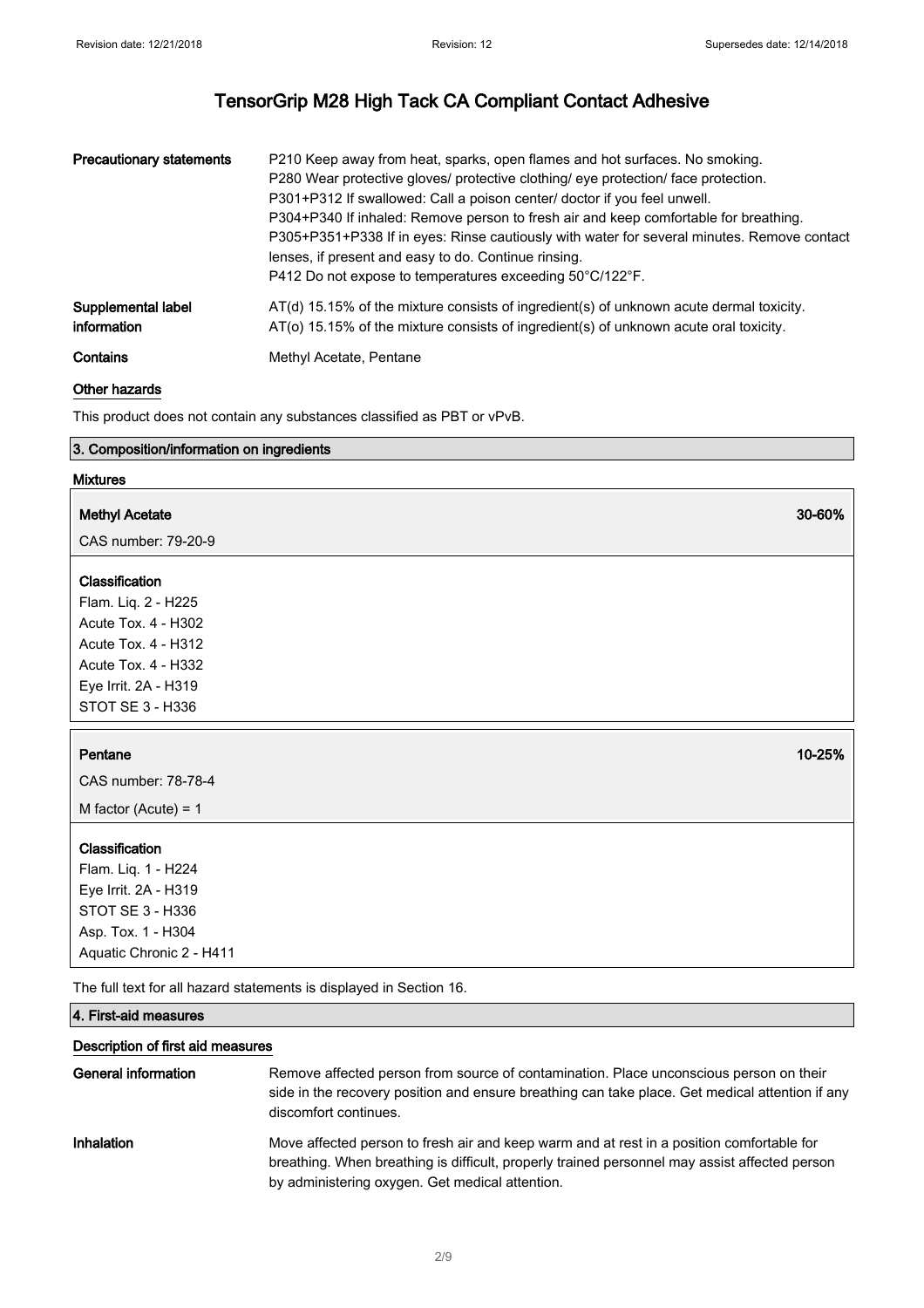| Ingestion                                             | Get medical attention immediately. Never give anything by mouth to an unconscious person.<br>Do not induce vomiting. Move affected person to fresh air and keep warm and at rest in a<br>position comfortable for breathing.                                                                                                                                                                                               |
|-------------------------------------------------------|----------------------------------------------------------------------------------------------------------------------------------------------------------------------------------------------------------------------------------------------------------------------------------------------------------------------------------------------------------------------------------------------------------------------------|
| <b>Skin Contact</b>                                   | Remove affected person from source of contamination. Remove contaminated clothing. Wash<br>skin thoroughly with soap and water. Get medical attention if any discomfort continues.                                                                                                                                                                                                                                         |
| Eye contact                                           | Remove any contact lenses and open eyelids wide apart. Only remove contact lenses if the<br>person is conscious, coherent and they can remove them themselves If adhesive bonding<br>occurs, do not force eyelids apart. Continue to rinse for at least 15 minutes. If in doubt, get<br>medical attention promptly. Show this Safety Data Sheet to the medical personnel.                                                  |
|                                                       | Most important symptoms and effects, both acute and delayed                                                                                                                                                                                                                                                                                                                                                                |
| Inhalation                                            | May cause coughing and difficulties in breathing. May cause eye and respiratory system<br>irritation. Overexposure may depress the central nervous system, causing dizziness and<br>intoxication.                                                                                                                                                                                                                          |
| Ingestion                                             | Aspiration hazard if swallowed. May be fatal if swallowed and enters airways. Ingestion may<br>cause severe irritation of the mouth, the esophagus and the gastrointestinal tract. May Cause<br>the following effects: Gastrointestinal symptoms, including upset stomach. Central nervous<br>system depression. Nausea, vomiting. Entry into the lungs following ingestion or vomiting may<br>cause chemical pneumonitis. |
| <b>Skin contact</b>                                   | May be absorbed through the skin. Product has a defatting effect on skin. The liquid is<br>irritating to eyes and skin. A single exposure may cause the following adverse effects:<br>Dryness and/or cracking.                                                                                                                                                                                                             |
| Eye contact                                           | Causes serious eye irritation. Burns can occur. A single exposure may cause the following<br>adverse effects: Pain. Conjunctivitis, irritation, tearing. Prolonged or repeated exposure may<br>cause the following adverse effects: Irritation of eyes and mucous membranes. Prolonged<br>contact causes serious eye and tissue damage.                                                                                    |
| 5. Fire-fighting measures                             |                                                                                                                                                                                                                                                                                                                                                                                                                            |
| <b>Extinguishing media</b>                            |                                                                                                                                                                                                                                                                                                                                                                                                                            |
| Suitable extinguishing media                          | Extinguish with alcohol-resistant foam, carbon dioxide or dry powder.                                                                                                                                                                                                                                                                                                                                                      |
| Unsuitable extinguishing<br>media                     | Do not use water jet as an extinguisher, as this will spread the fire.                                                                                                                                                                                                                                                                                                                                                     |
| Special hazards arising from the substance or mixture |                                                                                                                                                                                                                                                                                                                                                                                                                            |
| Specific hazards                                      | Pressurized container: Must not be exposed to temperatures above 50°C/120°F Containers<br>can burst violently or explode when heated, due to excessive pressure build-up. Vapors are<br>heavier than air and may spread near ground and travel a considerable distance to a source<br>of ignition and flash back.                                                                                                          |
| <b>Advice for firefighters</b>                        |                                                                                                                                                                                                                                                                                                                                                                                                                            |
| Special protective equipment<br>for firefighters      | Wear positive-pressure self-contained breathing apparatus (SCBA) and appropriate protective<br>clothing.                                                                                                                                                                                                                                                                                                                   |
| 6. Accidental release measures                        |                                                                                                                                                                                                                                                                                                                                                                                                                            |
|                                                       | Personal precautions, protective equipment and emergency procedures                                                                                                                                                                                                                                                                                                                                                        |
| <b>Personal precautions</b>                           | For personal protection, see Section 8. No smoking, sparks, flames or other sources of<br>ignition near spillage.                                                                                                                                                                                                                                                                                                          |
| <b>Environmental precautions</b>                      |                                                                                                                                                                                                                                                                                                                                                                                                                            |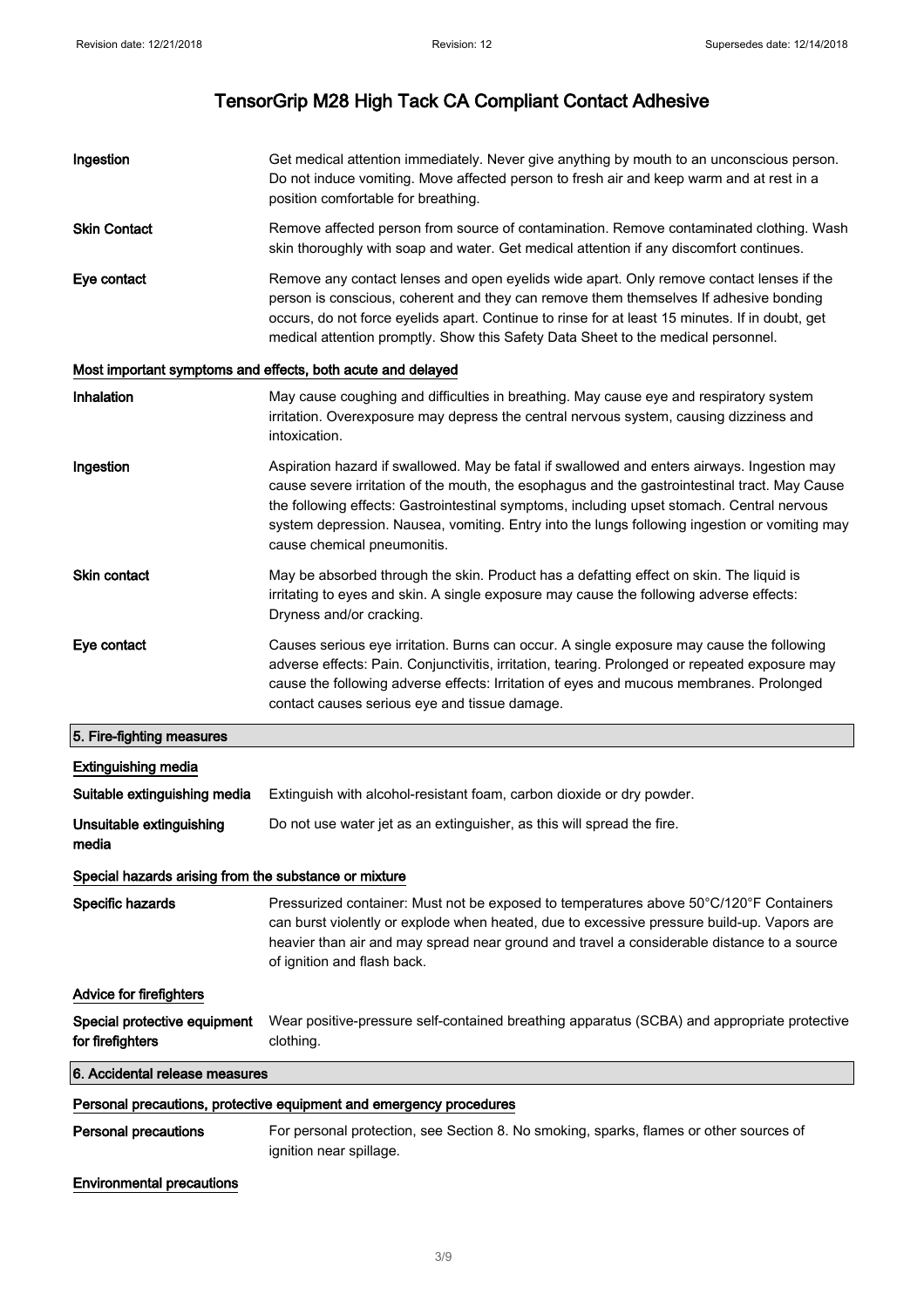| <b>Environmental precautions</b>                             | Avoid discharge into drains. Contain spillage with sand, earth or other suitable non-<br>combustible material.                                                                                                                                                                                                                                                                                |
|--------------------------------------------------------------|-----------------------------------------------------------------------------------------------------------------------------------------------------------------------------------------------------------------------------------------------------------------------------------------------------------------------------------------------------------------------------------------------|
| Methods and material for containment and cleaning up         |                                                                                                                                                                                                                                                                                                                                                                                               |
| Methods for cleaning up                                      | Stop leak if possible without risk. Eliminate all sources of ignition. No smoking, sparks, flames<br>or other sources of ignition near spillage. Provide adequate ventilation. Avoid the spillage or<br>runoff entering drains, sewers or watercourses. Absorb in vermiculite, dry sand or earth and<br>place into containers. Wash thoroughly after dealing with a spillage.                 |
| 7. Handling and storage                                      |                                                                                                                                                                                                                                                                                                                                                                                               |
| Precautions for safe handling                                |                                                                                                                                                                                                                                                                                                                                                                                               |
| <b>Usage precautions</b>                                     | Avoid contact with skin and eyes. Keep away from heat, sparks and open flame. Provide<br>adequate ventilation. Avoid inhalation of vapors. Use approved respirator if air contamination<br>is above an acceptable level. Container must be kept tightly closed when not in use. Use<br>explosion proof electric equipment. Avoid discharge into drains or watercourses or onto the<br>ground. |
| Advice on general<br>occupational hygiene                    | Do not eat, drink or smoke when using this product.                                                                                                                                                                                                                                                                                                                                           |
| Conditions for safe storage, including any incompatibilities |                                                                                                                                                                                                                                                                                                                                                                                               |
| <b>Storage precautions</b>                                   | Keep away from heat, sparks and open flame. Keep container tightly closed. Keep only in the<br>original container. Pressurized container: Must not be exposed to temperatures above<br>50°C/120°F                                                                                                                                                                                             |
| Specific end uses(s)                                         |                                                                                                                                                                                                                                                                                                                                                                                               |
| Specific end use(s)                                          | The identified uses for this product are detailed in Section 1.                                                                                                                                                                                                                                                                                                                               |
| 8. Exposure controls/Personal protection                     |                                                                                                                                                                                                                                                                                                                                                                                               |

#### Control parameters

Occupational exposure limits

#### Methyl Acetate

Long-term exposure limit (8-hour TWA): ACGIH 200 ppm Short-term exposure limit (15-minute): ACGIH 250 ppm Long-term exposure limit (8-hour TWA): OSHA 200 ppm 610 mg/m<sup>3</sup>

#### Pentane

Long-term exposure limit (8-hour TWA): ACGIH 600 ppm ACGIH = American Conference of Governmental Industrial Hygienists. OSHA = Occupational Safety and Health Administration.

#### Exposure controls

#### Protective equipment



Appropriate engineering controls

This product must not be handled in a confined space without adequate ventilation. Avoid inhalation of vapors and spray/mists. As this product contains ingredients with exposure limits, process enclosures, local exhaust ventilation or other engineering controls should be used to keep worker exposure below any statutory or recommended limits, if use generates dust, fumes, gas, vapor or mist.

Eye/face protection Wear chemical splash goggles.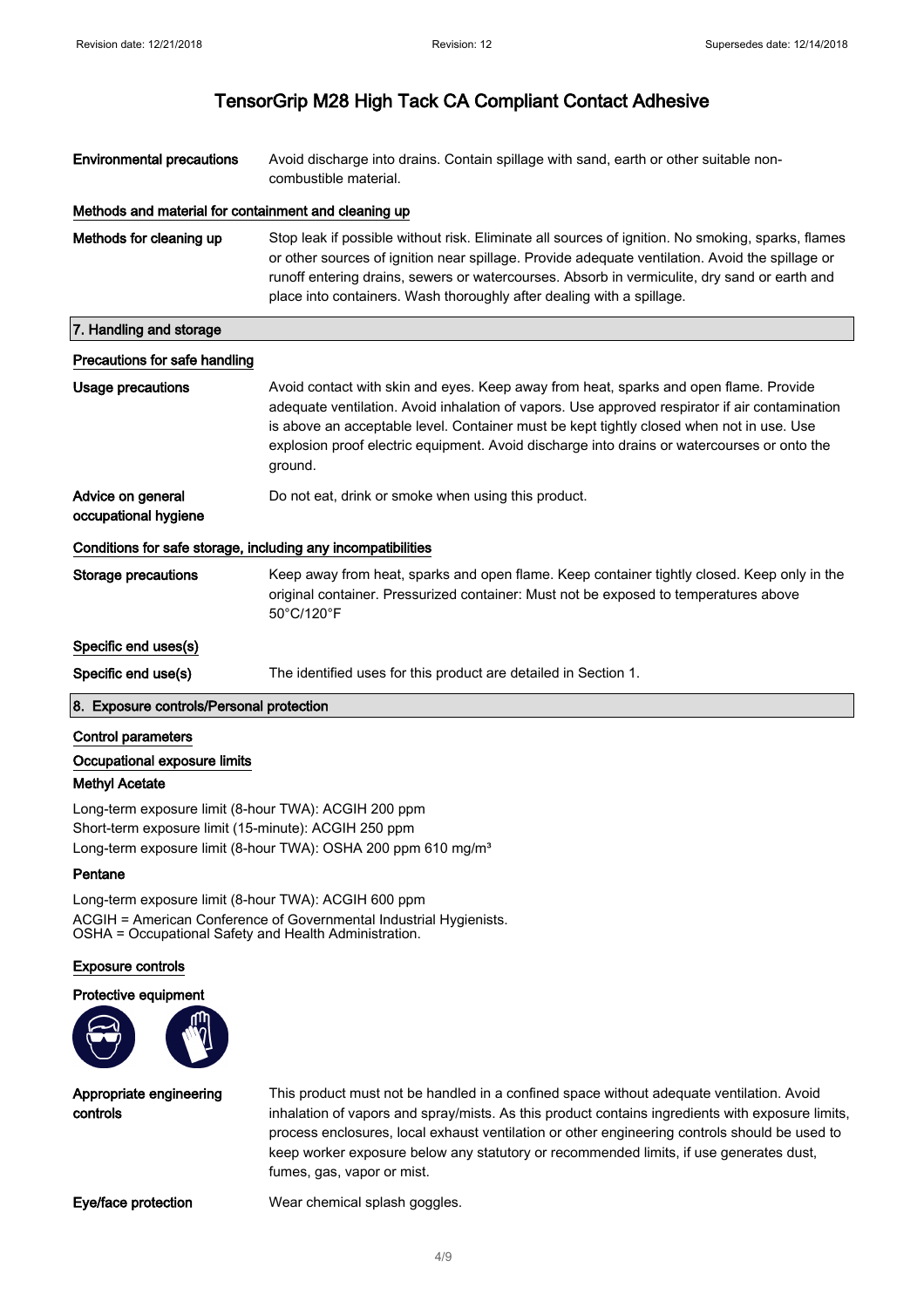| Hand protection                   | Use protective gloves.                                                                                                                                                                                                                                                                 |
|-----------------------------------|----------------------------------------------------------------------------------------------------------------------------------------------------------------------------------------------------------------------------------------------------------------------------------------|
| Other skin and body<br>protection | Wear appropriate clothing to prevent any possibility of liquid contact and repeated or<br>prolonged vapor contact.                                                                                                                                                                     |
| Hygiene measures                  | DO NOT SMOKE IN WORK AREA! Wash at the end of each work shift and before eating,<br>smoking and using the toilet. Wash promptly with soap and water if skin becomes<br>contaminated. Promptly remove any clothing that becomes contaminated. When using do not<br>eat, drink or smoke. |
| <b>Respiratory protection</b>     | If exposure levels are likely to be exceeded, use a half face mask fitted with an organic vapor<br>filter for short term low level exposures. For long term or high level exposures, a supplied air<br>respirator should be used.                                                      |

#### 9. Physical and chemical properties

|                                                 | Information on basic physical and chemical properties                                                                                       |  |
|-------------------------------------------------|---------------------------------------------------------------------------------------------------------------------------------------------|--|
| Appearance                                      | Aerosol.                                                                                                                                    |  |
| Color                                           | Clear, Red.                                                                                                                                 |  |
| Odor                                            | Organic solvents.                                                                                                                           |  |
| Flash point                                     | -20°F Not specified.                                                                                                                        |  |
| Upper/lower flammability or<br>explosive limits | Lower flammable/explosive limit: 1.4% Upper flammable/explosive limit: 16%                                                                  |  |
| Vapor density                                   | Heavier than air                                                                                                                            |  |
| <b>Relative density</b>                         | 0.887                                                                                                                                       |  |
| Solubility(ies)                                 | Slightly soluble in water.                                                                                                                  |  |
| Volatile organic compound                       | This product contains a maximum VOC content of 75 g/l.                                                                                      |  |
| 10. Stability and reactivity                    |                                                                                                                                             |  |
| <b>Stability</b>                                | Stable at normal ambient temperatures and when used as recommended.                                                                         |  |
| <b>Conditions to avoid</b>                      | Avoid heat, flames and other sources of ignition. Avoid contact with the following materials:<br>Oxidizing agents. Reducing agents.         |  |
| <b>Materials to avoid</b>                       | Avoid contact with strong oxidizing agents. Avoid contact with strong reducing agents. Strong<br>acids. Bases.                              |  |
| Hazardous decomposition<br>products             | Fire creates: Vapours/gases/fumes of: Carbon monoxide (CO). Carbon dioxide (CO2).<br>Aldehydes. Hydrocarbons. Oxides of nitrogen. Cyanides. |  |
| 11. Toxicological information                   |                                                                                                                                             |  |
| Information on toxicological effects            |                                                                                                                                             |  |
| Acute toxicity - oral                           |                                                                                                                                             |  |
| ATE oral (mg/kg)                                | 840.1                                                                                                                                       |  |
| Acute toxicity - dermal<br>ATE dermal (mg/kg)   | 1,848.22                                                                                                                                    |  |
| Acute toxicity - inhalation                     |                                                                                                                                             |  |

ATE inhalation (vapours mg/l) 21.78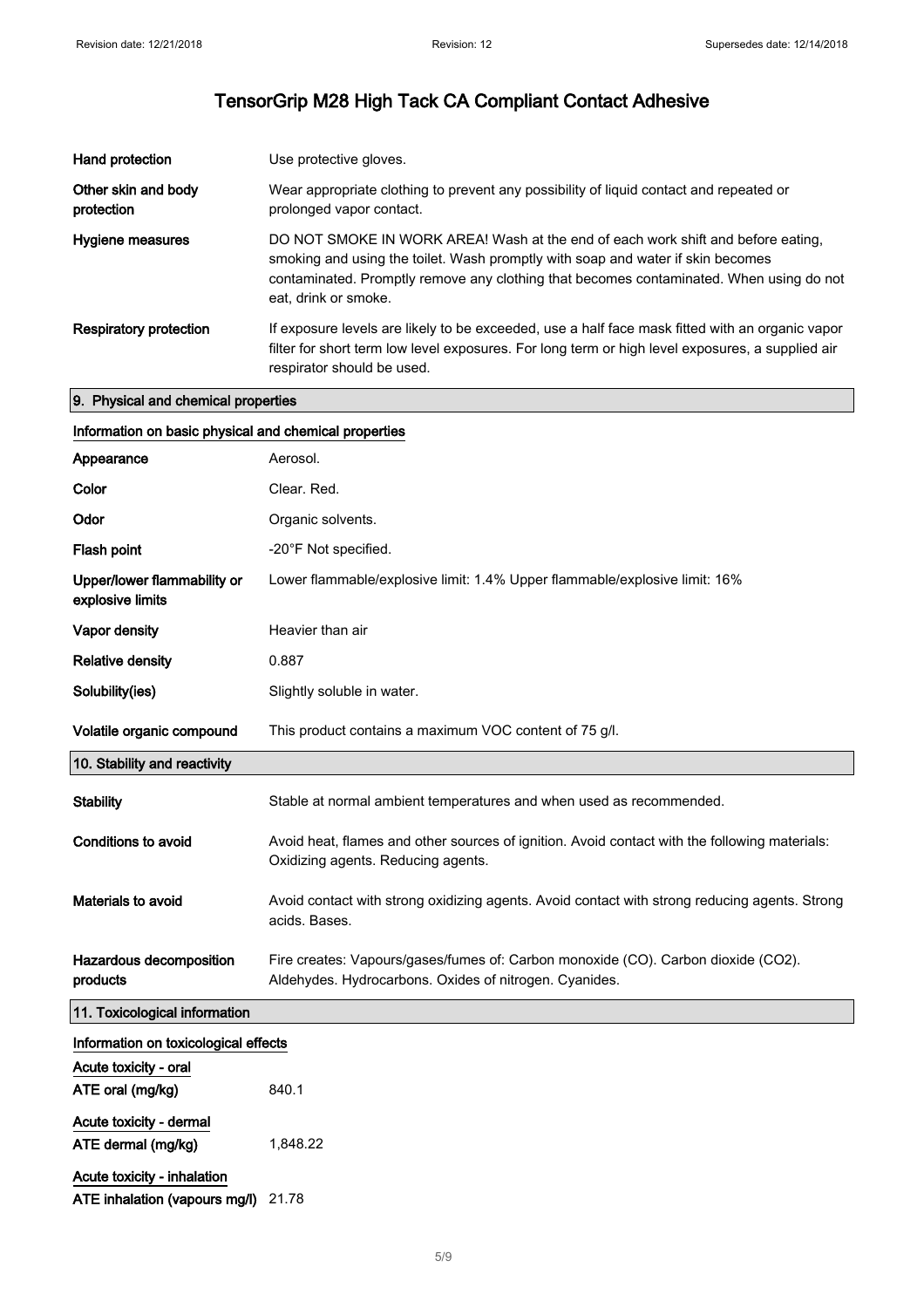#### Toxicological information on ingredients.

|                                                              | <b>Methyl Acetate</b>             |
|--------------------------------------------------------------|-----------------------------------|
| Acute toxicity - oral                                        |                                   |
| Acute toxicity oral (LD <sub>50</sub><br>mg/kg)              | 5,000.0                           |
| <b>Species</b>                                               | Rat                               |
| ATE oral (mg/kg)                                             | 500.0                             |
| Acute toxicity - dermal                                      |                                   |
| Acute toxicity dermal (LD <sub>50</sub> 2,000.0<br>mg/kg)    |                                   |
| <b>Species</b>                                               | Rat                               |
| ATE dermal (mg/kg)                                           | 1,100.0                           |
| Acute toxicity - inhalation                                  |                                   |
| Acute toxicity inhalation<br>(LC <sub>so</sub> vapours mg/l) | 49.28                             |
| <b>Species</b>                                               | Rat                               |
| <b>ATE inhalation (vapours</b><br>mg/l)                      | 11.0                              |
|                                                              | Pentane                           |
| Acute toxicity - oral                                        |                                   |
| ATE oral (mg/kg)                                             | 100.0                             |
| Acute toxicity - dermal                                      |                                   |
| ATE dermal (mg/kg)                                           | 1,100.0                           |
| Acute toxicity - inhalation                                  |                                   |
| Acute toxicity inhalation<br>(LC <sub>so</sub> vapours mg/l) | 1,280.0                           |
| <b>Species</b>                                               | Rat                               |
| <b>ATE inhalation (vapours</b><br>mg/l)                      | 11.0                              |
| Serious eye damage/irritation                                |                                   |
| Serious eye<br>damage/irritation                             | Irritation of eyes is assumed.    |
| Germ cell mutagenicity                                       |                                   |
| Genotoxicity - in vitro                                      | Ames Test Results: Negative.      |
| Specific target organ toxicity - single exposure             |                                   |
| STOT - single exposure                                       | May cause drowsiness or dizziness |
| Specific target organ toxicity - repeated exposure           |                                   |

STOT - repeated exposure Not classified as a specific target organ toxicant after repeated exposure.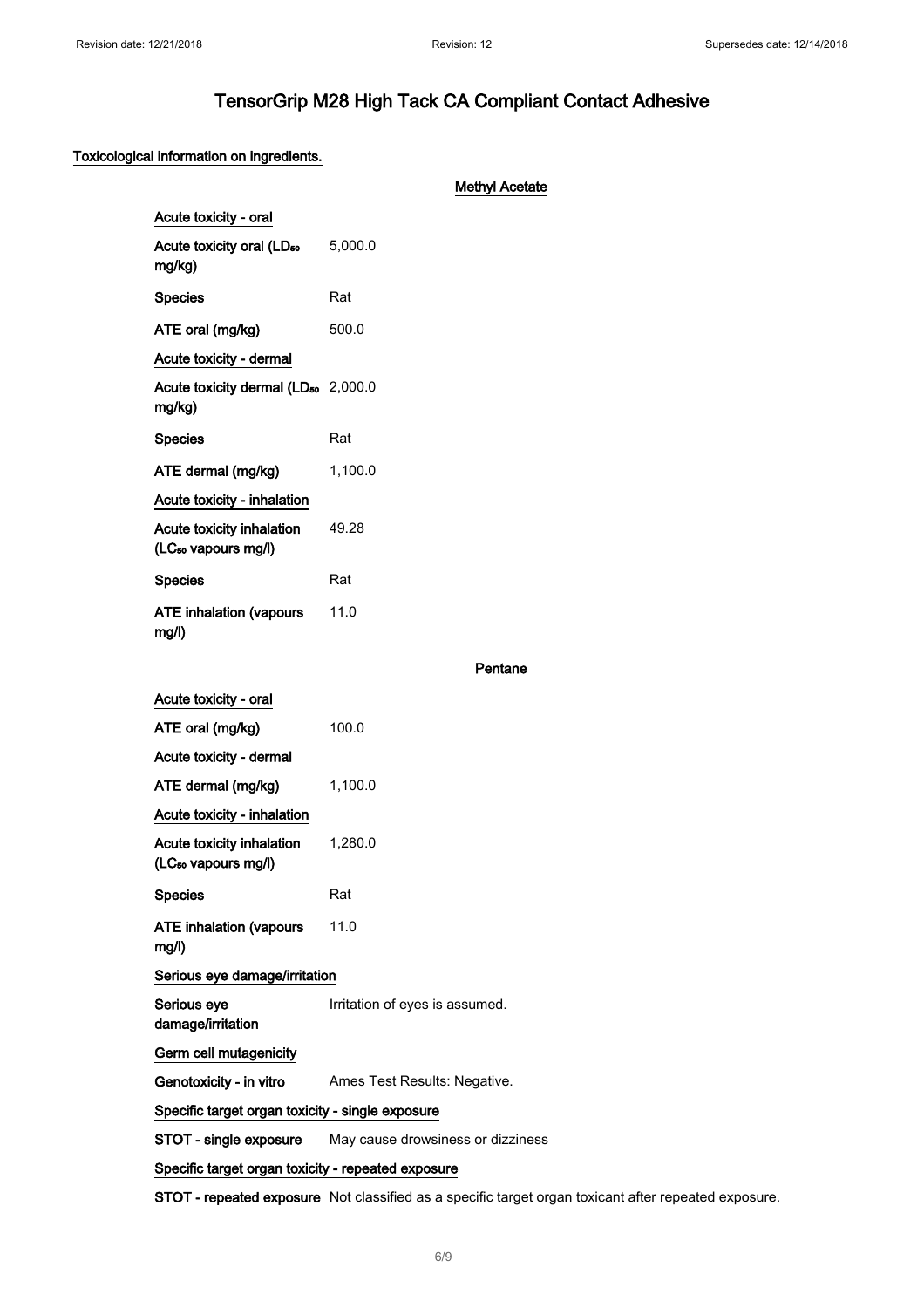| <b>Aspiration hazard</b>      |                                                                                                                                                                                          |
|-------------------------------|------------------------------------------------------------------------------------------------------------------------------------------------------------------------------------------|
| <b>Aspiration hazard</b>      | Entry into the lungs following ingestion or vomiting may cause chemical<br>pneumonitis.                                                                                                  |
| <b>General information</b>    | Absorbtion of large quantities may cause: Dizziness. Euphoria. Agitation.<br>Convulsions. Narcosis.                                                                                      |
| 12. Ecological information    |                                                                                                                                                                                          |
| 13. Disposal considerations   |                                                                                                                                                                                          |
| Waste treatment methods       |                                                                                                                                                                                          |
| Disposal methods              | Dispose of waste to licensed waste disposal site in accordance with the requirements of the<br>local Waste Disposal Authority.                                                           |
| 14. Transport information     |                                                                                                                                                                                          |
| Air transport notes           | Cargo aircraft only. <75kg                                                                                                                                                               |
| <b>UN Number</b>              |                                                                                                                                                                                          |
| UN No. (ICAO)                 | 3501                                                                                                                                                                                     |
| UN No. (DOT)                  | 3501                                                                                                                                                                                     |
| UN proper shipping name       |                                                                                                                                                                                          |
| Proper shipping name (TDG)    | Chemical Under Pressure, Flammable, N.O.S. (Methyl Acetate, Pentane)                                                                                                                     |
| Proper shipping name (DOT)    | Chemical Under Pressure, Flammable, N.O.S. (Methyl Acetate, Pentane)                                                                                                                     |
| Transport hazard class(es)    |                                                                                                                                                                                          |
| <b>DOT hazard class</b>       | 2.1                                                                                                                                                                                      |
| <b>Transport labels</b>       |                                                                                                                                                                                          |
| Packing group                 |                                                                                                                                                                                          |
| Packing group (International) | Not applicable.                                                                                                                                                                          |
| 15. Regulatory information    |                                                                                                                                                                                          |
| National regulations          | The Chemicals (Hazard Information and Packaging for Supply) Regulations 2009 (S.I 2009<br>No. 716).                                                                                      |
| Guidance                      | CHIP for everyone HSG228.<br>Workplace Exposure Limits EH40.<br>Safety Data Sheets for Substances and Preparations.<br>Approved Classification and Labelling Guide (Sixth edition) L131. |
| <b>US Federal Regulations</b> |                                                                                                                                                                                          |
|                               | SARA Section 302 Extremely Hazardous Substances Tier II Threshold Planning Quantities                                                                                                    |

Present.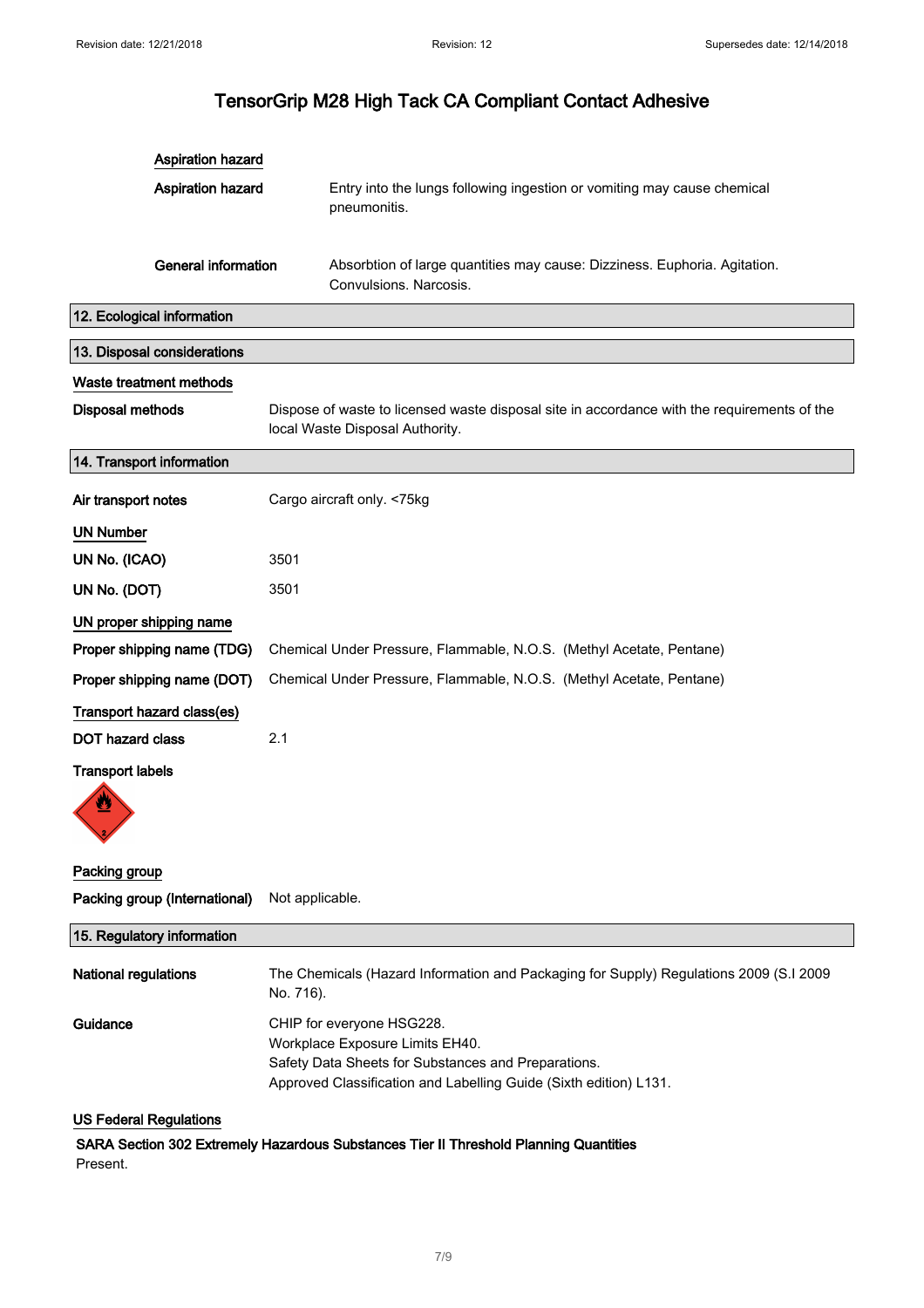#### SARA 313 Emission Reporting

Present.

#### SARA (311/312) Hazard Categories

Present.

#### US State Regulations

California Proposition 65 Carcinogens and Reproductive Toxins Present.

## Massachusetts "Right To Know" List

Present.

#### New Jersey "Right To Know" List Present.

#### Pennsylvania "Right To Know" List Present.

#### Inventories

Canada - DSL/NDSL Present.

#### US - TSCA

Present.

| 16. Other information                          |                                                                                                                                                                                                                                                                                                                                                                                                                                                                              |
|------------------------------------------------|------------------------------------------------------------------------------------------------------------------------------------------------------------------------------------------------------------------------------------------------------------------------------------------------------------------------------------------------------------------------------------------------------------------------------------------------------------------------------|
| <b>Revision date</b>                           | 12/21/2018                                                                                                                                                                                                                                                                                                                                                                                                                                                                   |
| Revision                                       | 12                                                                                                                                                                                                                                                                                                                                                                                                                                                                           |
| Supersedes date                                | 12/14/2018                                                                                                                                                                                                                                                                                                                                                                                                                                                                   |
| SDS No.                                        | 22138                                                                                                                                                                                                                                                                                                                                                                                                                                                                        |
| Hazard statements in full                      | H223 Flammable aerosol.<br>H224 Extremely flammable liquid and vapor.<br>H225 Highly flammable liquid and vapor.<br>H302 Harmful if swallowed.<br>H304 May be fatal if swallowed and enters airways.<br>H312 Harmful in contact with skin.<br>H319 Causes serious eye irritation.<br>H332 Harmful if inhaled.<br>H336 May cause drowsiness or dizziness.<br>H411 Toxic to aquatic life with long lasting effects.<br>H412 Harmful to aquatic life with long lasting effects. |
| <b>ACA HMIS Health rating.</b>                 | Slight hazard. (1)                                                                                                                                                                                                                                                                                                                                                                                                                                                           |
| <b>ACA HMIS Flammability</b><br>rating.        | Extremely flammable. (4)                                                                                                                                                                                                                                                                                                                                                                                                                                                     |
| <b>ACA HMIS Physical hazard</b><br>rating.     | Normally stable. (0)                                                                                                                                                                                                                                                                                                                                                                                                                                                         |
| <b>ACA HMIS Personal</b><br>protection rating. | B                                                                                                                                                                                                                                                                                                                                                                                                                                                                            |